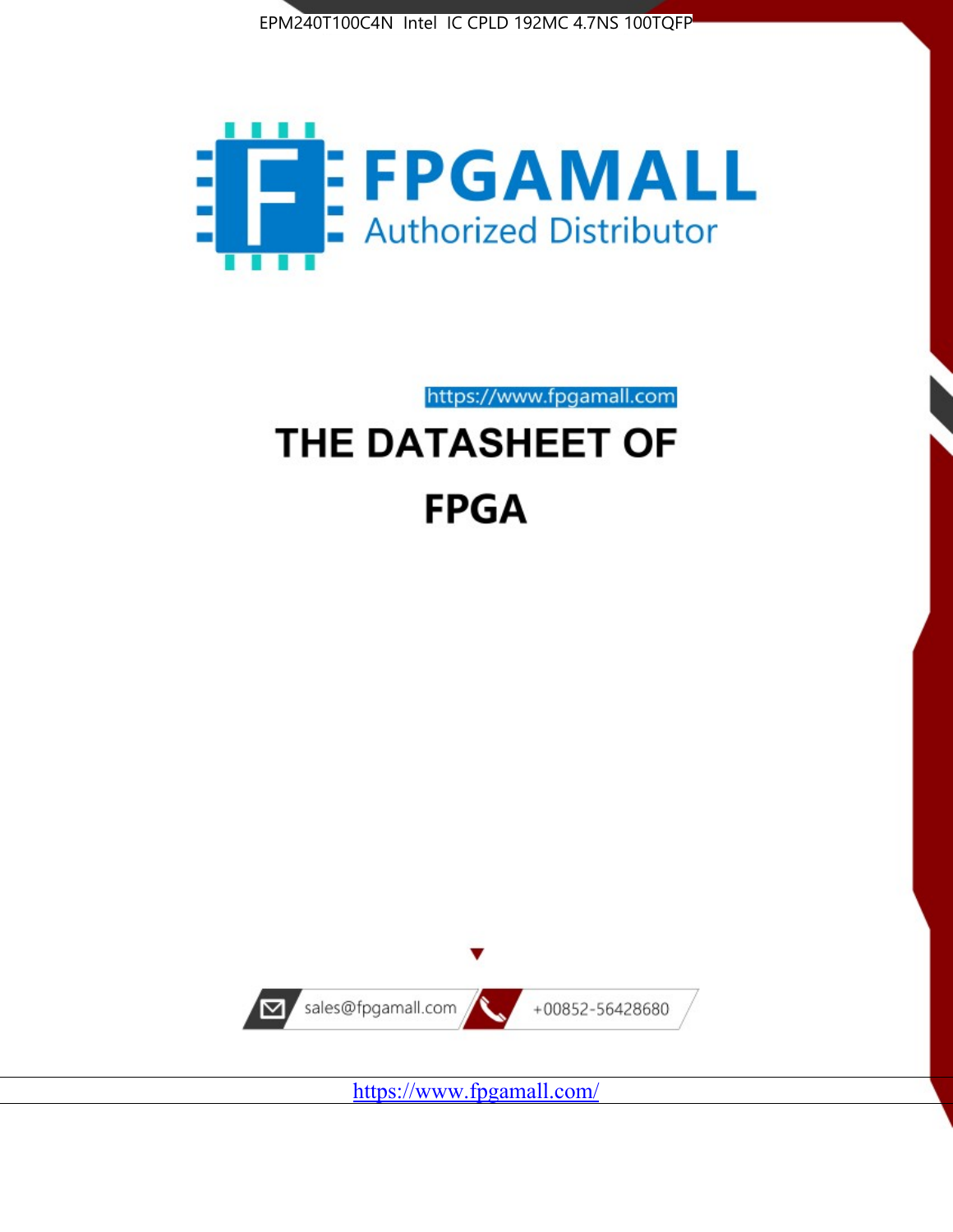

## **6. Reference and Ordering Information**

**MII51006-1.6**

#### **Software**

 $MAX<sup>®</sup>$  II devices are supported by the Altera® Quartus<sup>®</sup> II design software with new, optional MAX+PLUS® II look and feel, which provides HDL and schematic design entry, compilation and logic synthesis, full simulation and advanced timing analysis, and device programming. Refer to the Design Software Selector Guide for more details about the Quartus II software features.

The Quartus II software supports the Windows XP/2000/NT, Sun Solaris, Linux Red Hat v8.0, and HP-UX operating systems. It also supports seamless integration with industry-leading EDA tools through the NativeLink interface.

#### **Device Pin-Outs**

Printed device pin-outs for MAX II devices are available on the Altera website ([www.altera.com](http://www.altera.com/)).

#### **Ordering Information**

Figure 6–1 describes the ordering codes for MAX II devices. For more information about a specific package, refer to the *[Package Information](http://www.altera.com/literature/hb/max2/max2_mii51007.pdf)* chapter in the *MAX II Device Handbook*.



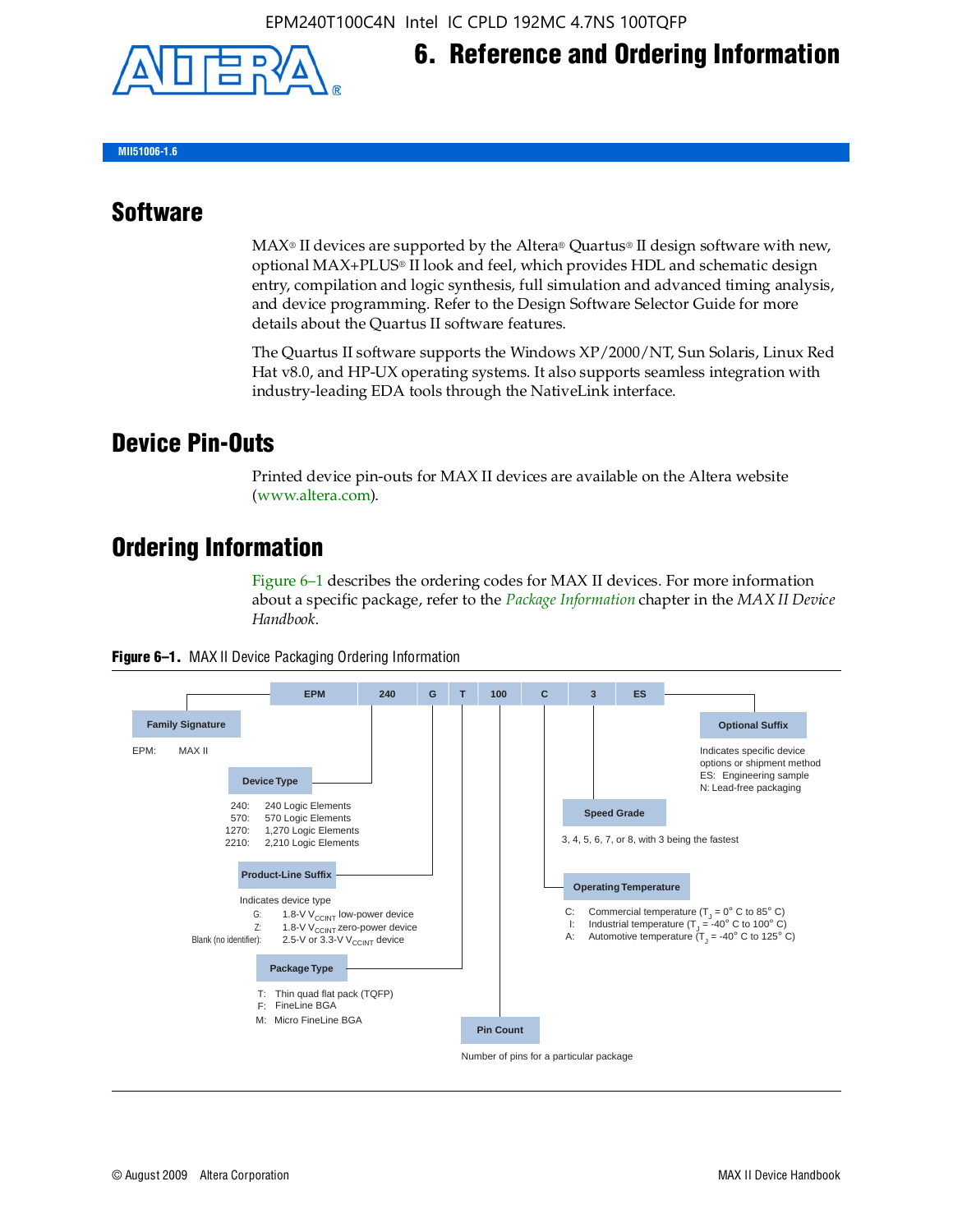### **Referenced Documents**

This chapter references the following document:

■ *[Package Information](http://www.altera.com/literature/hb/max2/max2_mii51007.pdf)* chapter in the *MAX II Device Handbook*

## **Document Revision History**

Table 6–1 shows the revision history for this chapter.

| Table 6-1. Document Revision History |
|--------------------------------------|
|                                      |

| <b>Date and Revision</b>      | <b>Changes Made</b>                                          | <b>Summary of Changes</b>                     |
|-------------------------------|--------------------------------------------------------------|-----------------------------------------------|
| August 2009,<br>version 1.6   | Updated Figure 6-1.<br>п                                     | Added information for speed<br>grade $-8$     |
| October 2008,<br>version 1.5  | Updated New Document Format.                                 |                                               |
| December 2007,<br>version 1.4 | Added "Referenced Documents" section.<br>Updated Figure 6-1. | Updated document with<br>MAX IIZ information. |
| December 2006,<br>version 1.3 | Added document revision history.                             |                                               |
| October 2006.<br>version 1.2  | Updated Figure 6-1.                                          |                                               |
| June 2005.<br>version 1.1     | $\blacksquare$ Removed Dual Marking section.                 |                                               |